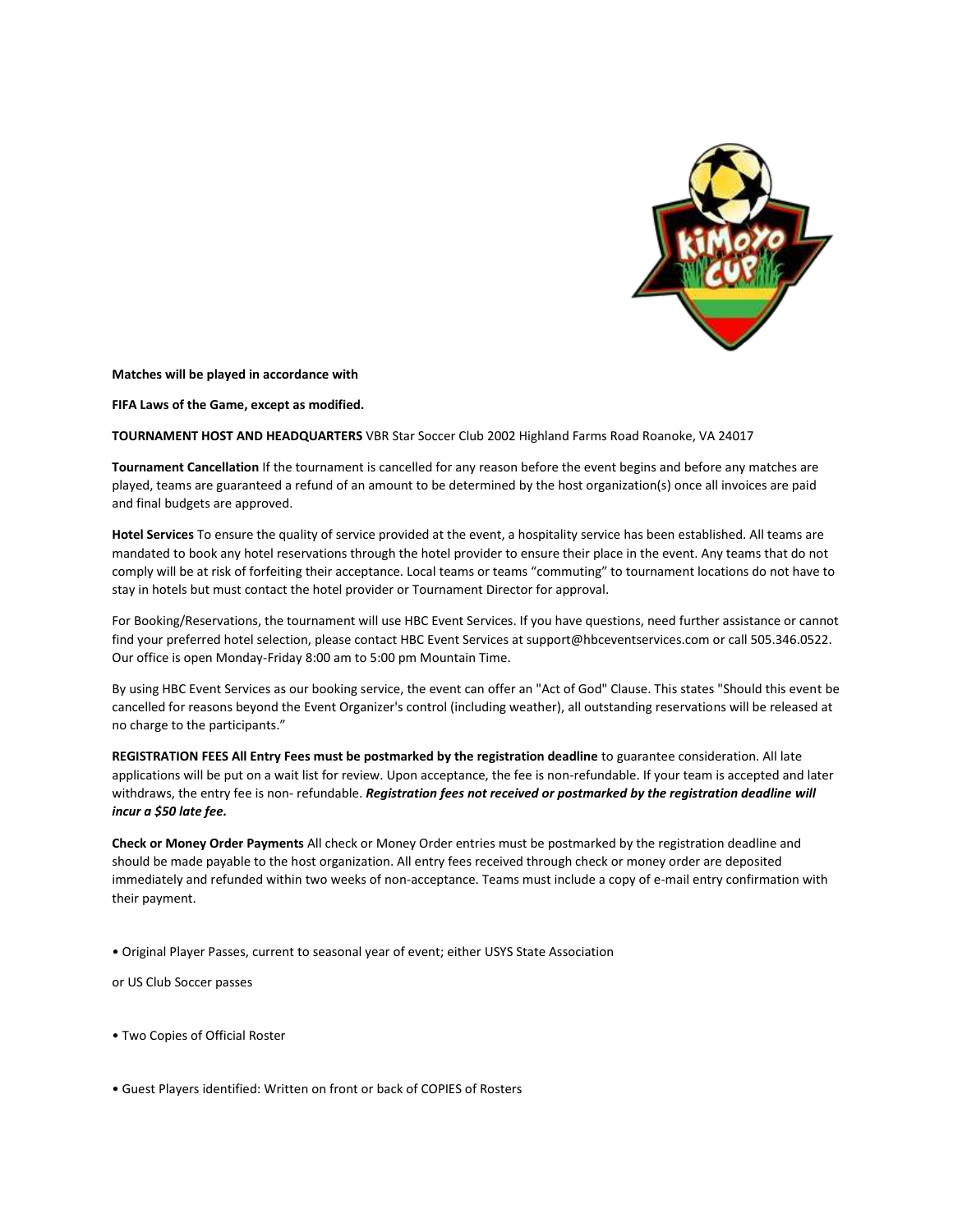• Player Passes for Guest Player

• Individual Player Medical Release Forms

• Approved Permission to Travel forms must be received for all teams traveling from

outside the state of Virginia excepted as indicated below:

**Matches will be played in accordance with**

**FIFA Laws of the Game, except as modified.**

• **No player may play for more than one team during the tournament**

**For USYSA Registered Teams: Teams must have the proper USYSA state rosters, plus two copies for the tournament, permission to travel forms, player pass cards and medical release forms for each player at registration.**

**Region 1 Policy Regarding Application To Host A Tournament** Region I established the following policy concerning permission to travel when attending USYS sanctioned tournaments in Region I. The purpose of this policy is to make it as simple as possible for the US Youth Soccer Region I teams to travel to tournaments within Region I. The new policy states that any USYS State Association teams within Region I that is accepted into a tournament in Region I do not need permission to travel papers. The list of invited National States Associations in Region I are the following: Connecticut Jr Soccer Assn; Delaware Youth Soccer Assn; Eastern New York Youth Soccer Assn; Eastern Pennsylvania Youth Soccer Assn; Soccer Maine; Maryland Youth Soccer Assn; Massachusetts Youth Soccer Assn; New Hampshire Soccer Assn; New Jersey Youth Soccer Assn; New York State West Youth Soccer Assn; Pennsylvania West State Soccer Assn; Soccer Rhode Island; Vermont Soccer Assn; Virginia Youth Soccer Assn; West Virginia Soccer Assn

**Foreign Teams** For a team coming from a CONCACAF nation:

- Players must present passports at registration
- Teams are required to have and present player picture identification cards
- Teams must have a completed form from their National Association approving the team's

participation in the tournament

### **Roster Sizes**

- U9-U10 7v7 teams are limited to 14 players identified at Registration
- U11-U12 9v9 teams are limited to 16 players identified at Registration
- U13-U15 11v11 teams are limited to 18 players identified at Registration
- U16-U19 11v11 teams may have 22 players identified at Registration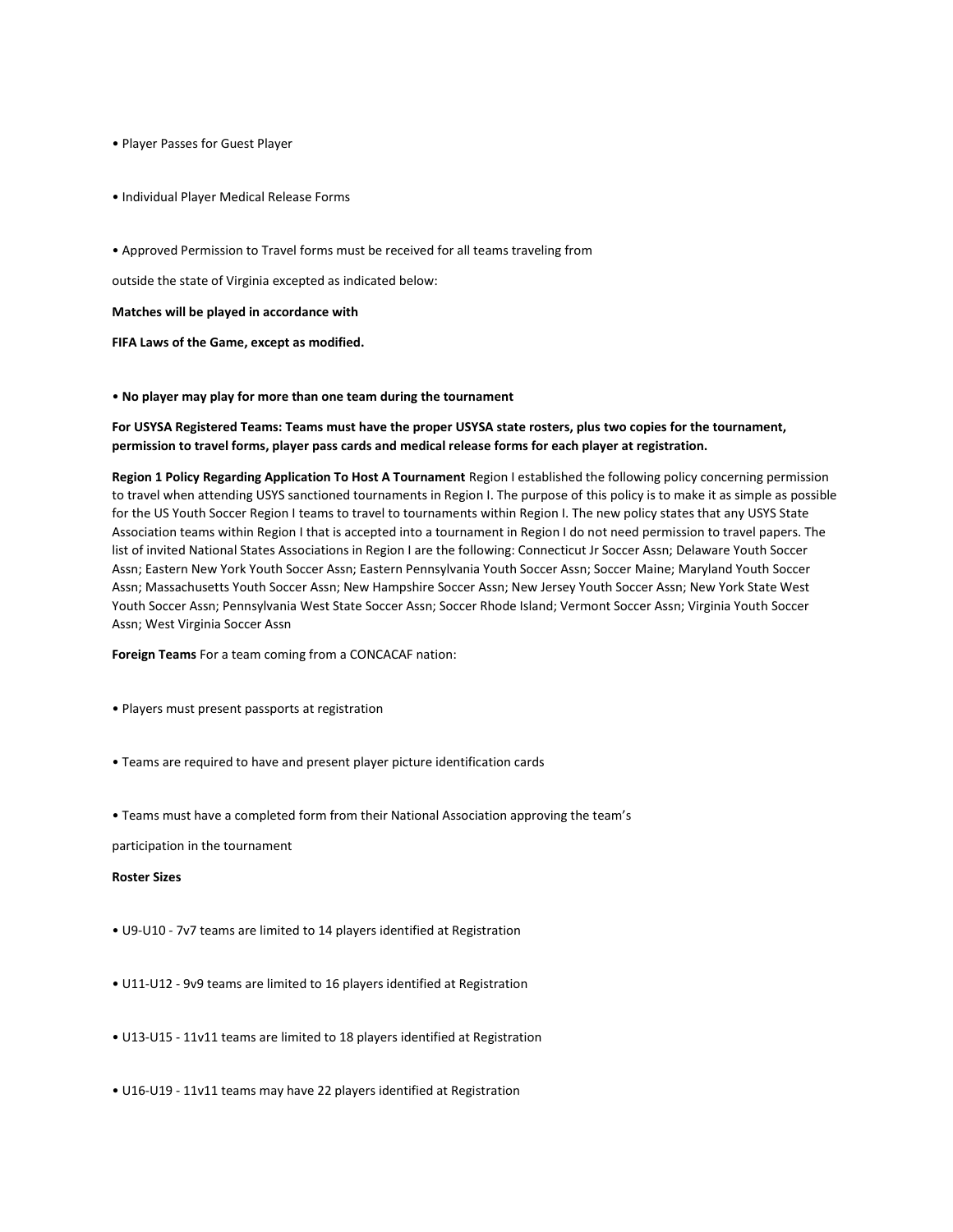o Only 18 players may dress for each game and must be identified to the referees prior to kickoff of each match. No player not identified prior to kickoff may participate in that specific match.

• **Five guest players** per team will be permitted for all age groups

**MODIFIED TOURNAMENT RULES** The event will be played in accordance with FIFA Laws of the Game and/or as modified below. **7v7 Build Out Rules**

• The build out line promotes playing the ball out of the back in a less pressured setting

• When the goalkeeper has the ball in his or her hands during play from the opponent, the opposing team must move behind the build out line until the ball is put into play

• Once the opposing team is behind the build out line, the goalkeeper can pass, throw or roll the ball into play (punts and drop kicks are not allowed)

• After the ball is put into play by the goalkeeper, the opposing team can cross the build out line and play resumes as normal

• The opposing team must also move behind the build out line during a goal kick until the ball is put into play

• If a goalkeeper punts or drop kicks the ball, an indirect free kick should be awarded to the opposing team from the spot of the offense

• If the punt or drop kick occurs within the goal area, the indirect free kick should be taken on the goal area line parallel to the goal line at the nearest point to where the infringement occurred **Matches will be played in accordance with**

**FIFA Laws of the Game, except as modified.**

• Players cannot be penalized for an offside offense between the halfway line and the build out line

• Players can be penalized for an offside offense between the build out line and goal line

• The build out line will also be used to denote where offside offenses can be called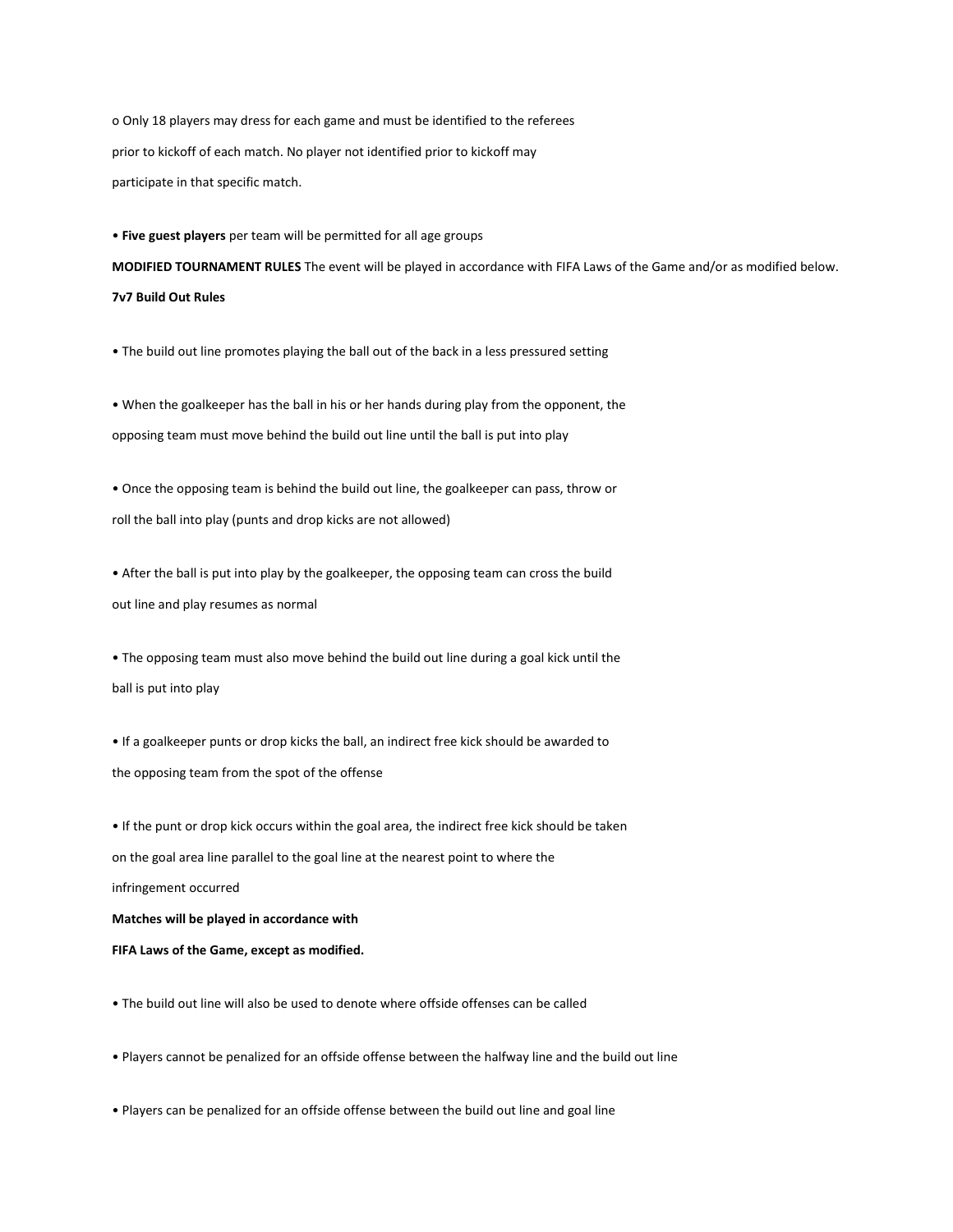• To support the intent of the development rule, coaches and referees should be mindful of any intentional delays being caused by opponents not retreating in a timely manner or encroaching over the build out line prior to the ball being put into play

• Coaches are responsible for addressing these types of issues with their players

• Referees can manage the situation with misconduct if deemed appropriate

• Referees should be flexible when enforcing the 6 second rule and counting the time of possession should only begin when all opponents have moved behind the build out line **Protest** All officiating and administrative decisions are final, and no protests will be considered. **Ball Size (Home Team provides a game ball)**

• Size 5 for 11v11 play

• Size 4 for 7v7 and 9v9 play

# **Match Duration**

• U9-U10 – 50 minute matches, 5 minute halftime – no stoppage time

• U11-U12 – 60 minute matches, 5 minute halftime – no stoppage time

• U13-U19 – 70 minute matches, 5 minute halftime – no stoppage time

**Substitutions** Unlimited/Free substitutions with permission of referee:

• After a goal has been made

• At the beginning of the second half of play or prior to the beginning of an overtime period

• At a goal kick by either team

• At a throw-in by the team in possession

• Injury (any number of players from both teams may be substituted whenever an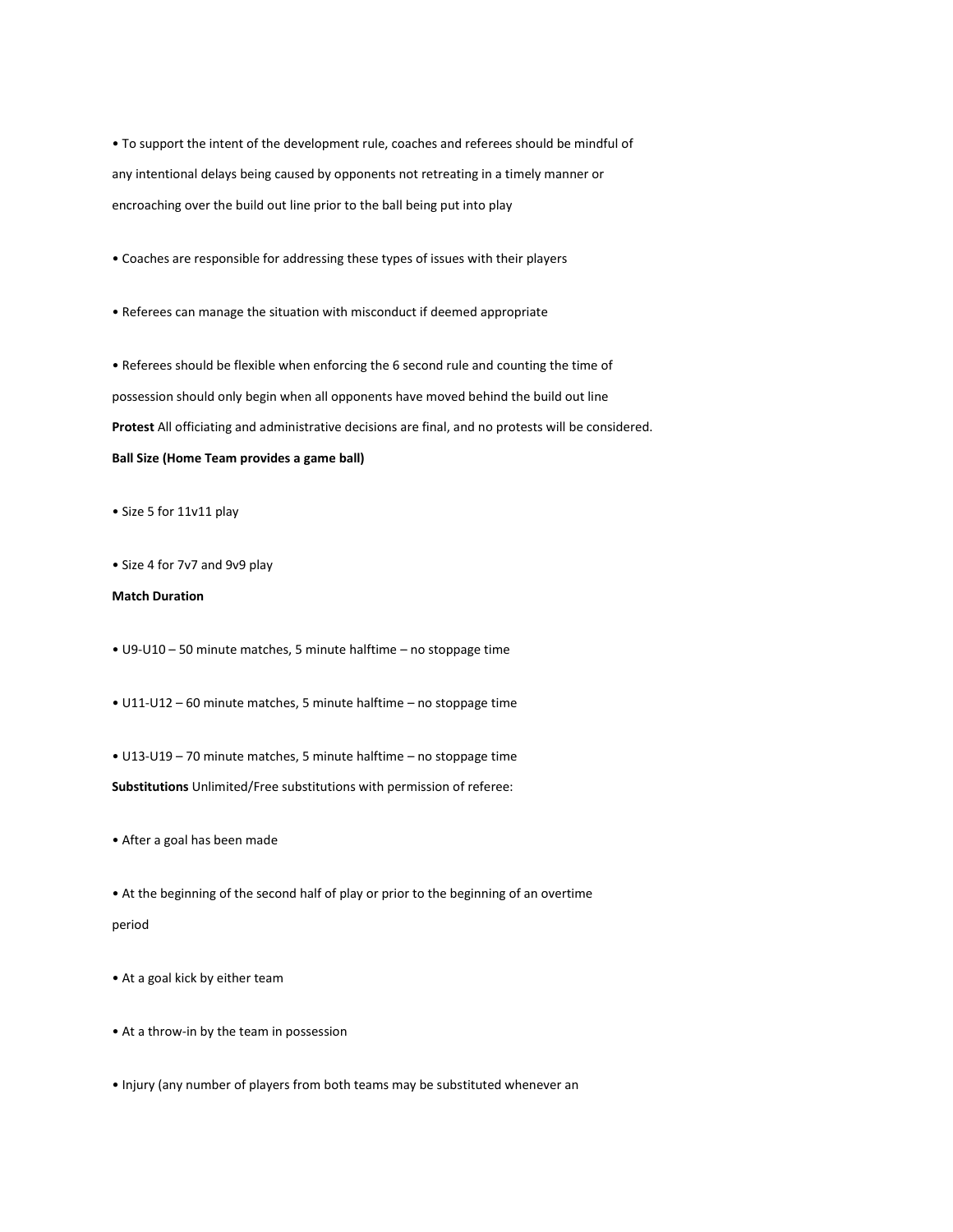injury has occurred after being beckoned onto the pitch by the Referee) Limited substitutions may be made, with the referee's permission:

• In case of stoppage of play for an injury

• Cautioned player (cautioned player only) Under no circumstances may substitutions be made (1) on corner kicks or (2) after the game has ended in a tie and FIFA penalty kicks will be required to determine a winner. All substitutes shall inform the assistant referee on their side of the field that they wish to enter the game prior to the time they are entitled to enter the game as a substitute. The assistant referee will signal the referee that substitutes wish to enter the game at the first opportunity that the substitute is allowed to enter the game. The substitutes must wait until the referee signals that it is okay for them to enter the field.

**Uniform Conflicts** Team listed first is the designated Home Team and must change jerseys when the referee determines a conflict to exist.

Teams not at the field ready to play with a minimum of 7 eligible players at the scheduled game time will forfeit the match at the discretion of the tournament director. Forfeited scores will be counted 5 – 0. Teams forfeiting games will not be able to advance to the playoff rounds.

### **Matches will be played in accordance with**

**FIFA Laws of the Game, except as modified.**

### **Officiating Systems**

• U9-U10 – 1 referee per match – offside will be called

• U11-U19 – 3 referees per match – offside will be called The Tournament Director reserves to right to alter officiating systems as needed throughout the event. No fees will be returned in the event of altered officiating systems.

**Inclement Weather** The Tournament Rules Committee reserves the right to make the following changes in the event of inclement weather:

- Relocate and/or reschedule a match.
- Change a division structure.
- Reduce scheduled duration of a match

• Cancel a match. In the event of inclement weather forcing play to be halted and preventing the match from completing during the scheduled time, the score shall stand if at least one-half of the match has been completed. *The tournament director will have the final decision on field closure.*

**Player Equipment** All players must wear shin-guards. No Jewelry of any kind will be allowed. Casts, splints or body braces made of a hard substance in its final form such as leather, rubber, plastic, plaster or fiberglass must be covered on all exterior surfaces with no less than ½ inch thick, high density polyurethane, or an alternate material of the same thickness and similar physical properties to protect the injury. A medical release for the injured player signed by a licensed physician must be available at the *game site. Players may not play with these casts without the approval of the Referee.*

**Rules for Advancement** Teams will be awarded points on the following basis: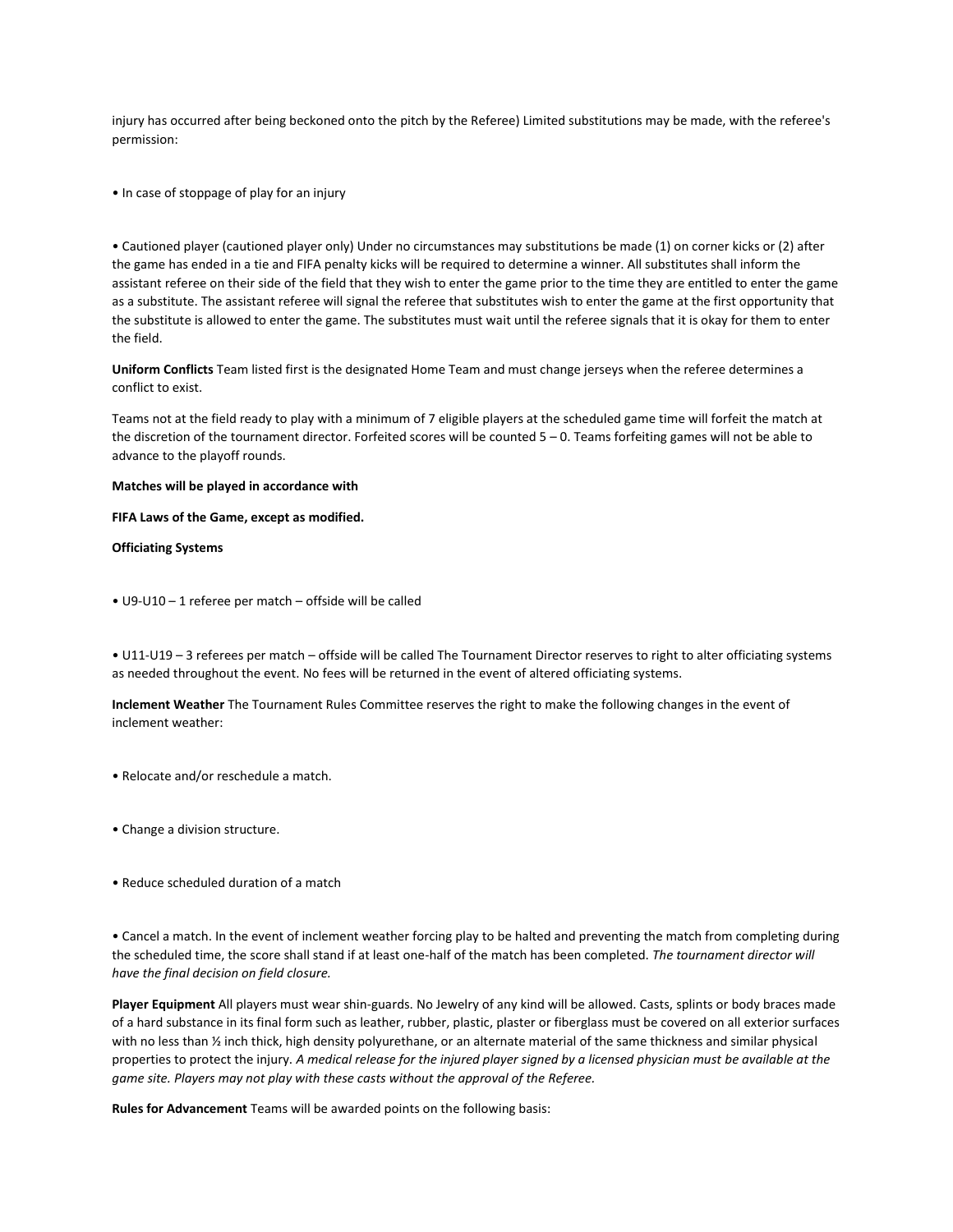• Three (3) points for each Win

- One (1) point for each Tie
- Zero (0) points for each Loss
- One (1) bonus point for each shutout victory (0-0 draws do not award a bonus point)

In the event of a tie in points at the end of bracket play; the winner for advancement to Semi- Final or Finals will be determined as follows:

1. The winner in head to head competition (If there is a 3 team tie, proceed to the next

tie breaker)

2. Goal differential, max of +/-5 per game. Ex. Team wins 7-1, only gets +5, losing

team gets -5

- 3. Goals Against (no maximum)
- 4. Goals Scored (no maximum)
- 5. Most Shutouts
- 6. Penalty Shoot-Outs\*

If two teams are tied, the criteria is as follows using rules 1 through 6.

If multiple teams (3 or more) are tied then start at Rule #2 and proceed with rules 2 through 6 until only one team remains. If 3 teams are still tied after applying rules 2 through 5, the criteria to get down to one team will be determined by the Tournament Director.

All tie breaking Shoot-Outs will be Sunday morning at a field location and time determined by the Tournament Director.

# **Matches will be played in accordance with**

**FIFA Laws of the Game, except as modified.**

**Resolving Ties in Semi-Final and Final Matches** If the semi-final or final match is tied at the end of regulation time:

• Ejections will reduce the number of players on the field as normal

• the game will be decided by the FIFA, Kicks from the Penalty Spot Procedure as outlined

in the Laws of the Game; using only the players remaining on the field at the end of the game.

# **Division Structure**

Division of 12: 3 Groups of 4 teams. Teams will play 3 group games two on Saturday and one on Sunday. Winners of each group and one wild card (highest placing 2nd place team) will advance to the Semi-Finals. Winners of the Semi-Finals will advance to a Final.

Division of 10: 2 Groups of 3 and 1 group of 4. Group with 4 plays round robin with two games Saturday and one game Sunday; winner of the group advances to the Final. Groups of 3 will play two group games Saturday. Sunday 1st in each of the 3 team